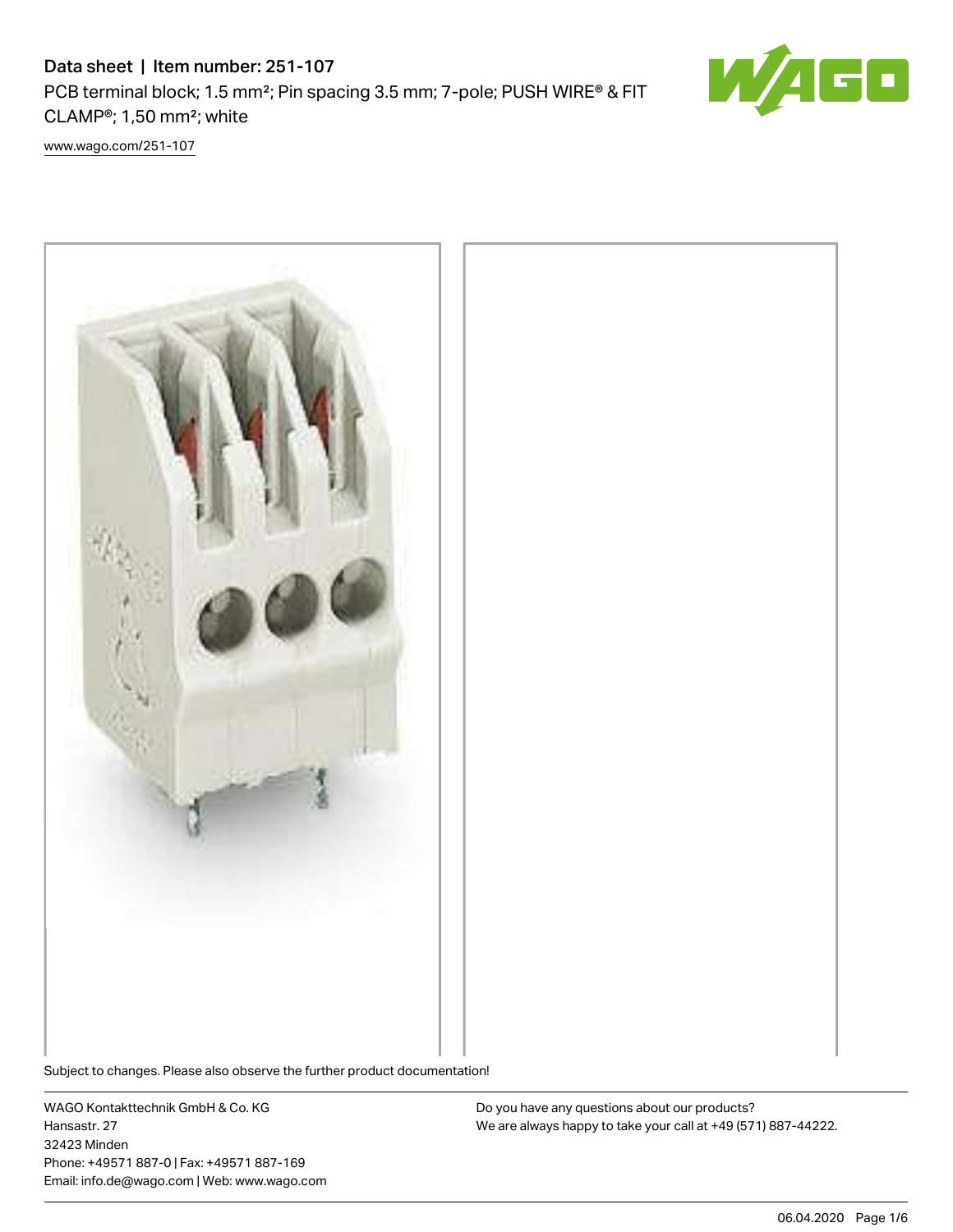



Color:



## Item description

Subject to changes. Please also observe the further product documentation!

WAGO Kontakttechnik GmbH & Co. KG Hansastr. 27 32423 Minden Phone: +49571 887-0 | Fax: +49571 887-169 Email: info.de@wago.com | Web: www.wago.com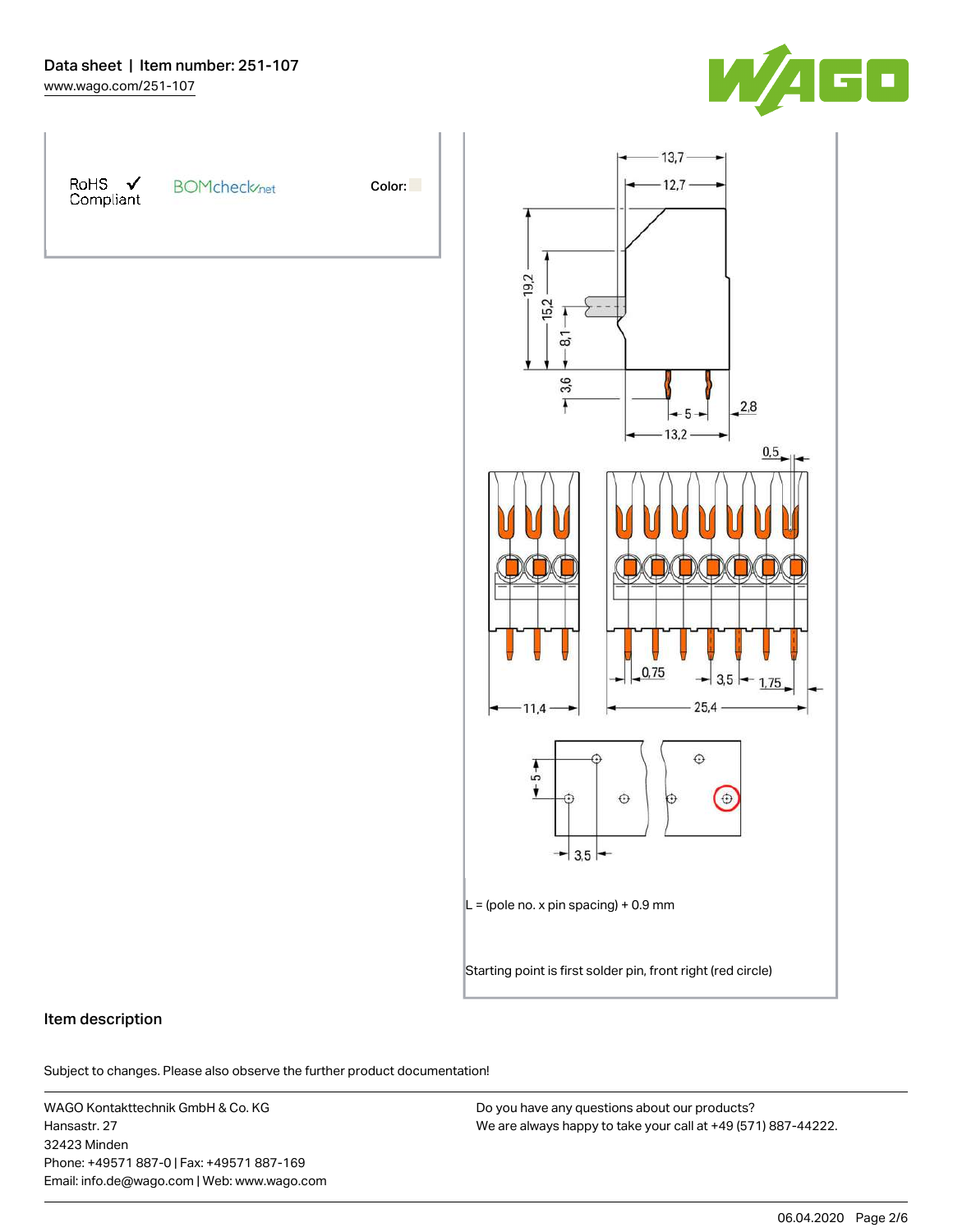

- Compact Combi PCB terminal blocks ideal for automated wiring in the lighting industry П
- $\blacksquare$ Low conductor insertion forces
- $\blacksquare$ PUSH WIRE<sup>®</sup> and IDC connections – ideal for automated wiring systems.

# Data

## Electrical data

### Ratings per IEC/EN 60664-1

| Ratings per                     | IEC/EN 60664-1                                                        |
|---------------------------------|-----------------------------------------------------------------------|
| Rated voltage (III / 3)         | 250 V                                                                 |
| Rated impulse voltage (III / 3) | 4 <sub>k</sub> V                                                      |
| Rated voltage (III / 2)         | 320 V                                                                 |
| Rated impulse voltage (III / 2) | 4 <sub>k</sub> V                                                      |
| Rated voltage (II / 2)          | 630 V                                                                 |
| Rated impulse voltage (II / 2)  | 4 <sub>k</sub> V                                                      |
| Rated current                   | 2A                                                                    |
| Legend (ratings)                | $(III / 2)$ $\triangle$ Overvoltage category III / Pollution degree 2 |

## Approvals per UL 1059

Approvals per UL 1059

## Approvals / Certificates

#### Country specific Approvals

|      |                                                     |                                 | Certificate |
|------|-----------------------------------------------------|---------------------------------|-------------|
| Logo | Approval                                            | <b>Additional Approval Text</b> | name        |
|      | <b>CCA</b>                                          | EN 60998                        | NTR-NL      |
|      | <b>DEKRA Certification B.V.</b>                     |                                 | 6286        |
| EMA  | <b>CCA</b><br><b>DEKRA Certification B.V.</b>       | EN 60998                        | 2110204.10  |
|      |                                                     |                                 |             |
| VDE) | <b>VDE</b><br>VDE Prüf- und Zertifizierungsinstitut | EN 60998                        | 40028031    |

Subject to changes. Please also observe the further product documentation!

WAGO Kontakttechnik GmbH & Co. KG Hansastr. 27 32423 Minden Phone: +49571 887-0 | Fax: +49571 887-169 Email: info.de@wago.com | Web: www.wago.com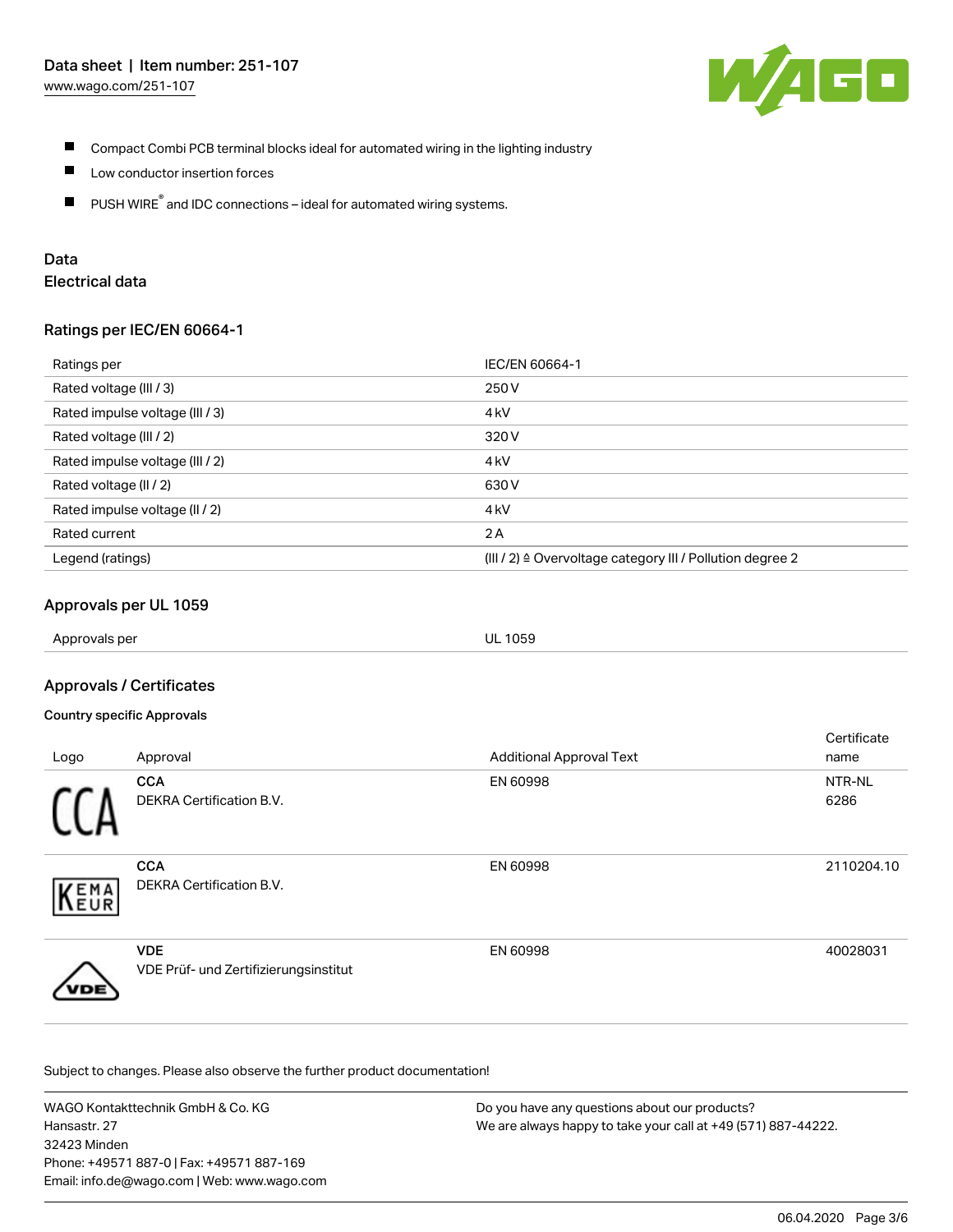Phone: +49571 887-0 | Fax: +49571 887-169 Email: info.de@wago.com | Web: www.wago.com



## Counterpart

## Compatible products

| tools                                    |                                                                                                                                                                        |             |                                                                                                                |                      |  |
|------------------------------------------|------------------------------------------------------------------------------------------------------------------------------------------------------------------------|-------------|----------------------------------------------------------------------------------------------------------------|----------------------|--|
|                                          | Item no.: 206-831<br>Operating tool                                                                                                                                    |             |                                                                                                                | www.wago.com/206-831 |  |
| <b>Downloads</b><br><b>Documentation</b> |                                                                                                                                                                        |             |                                                                                                                |                      |  |
|                                          |                                                                                                                                                                        |             |                                                                                                                |                      |  |
|                                          | <b>Additional Information</b><br>Technical explanations                                                                                                                | Apr 3, 2019 | pdf<br>3.6 MB                                                                                                  | Download             |  |
| <b>CAD/CAE-Data</b>                      |                                                                                                                                                                        |             |                                                                                                                |                      |  |
| CAD data                                 |                                                                                                                                                                        |             |                                                                                                                |                      |  |
|                                          | 2D/3D Models 251-107                                                                                                                                                   |             | URL                                                                                                            | Download             |  |
| <b>CAE</b> data                          |                                                                                                                                                                        |             |                                                                                                                |                      |  |
|                                          | EPLAN Data Portal 251-107                                                                                                                                              |             | <b>URL</b>                                                                                                     | Download             |  |
| <b>PCB Design</b>                        |                                                                                                                                                                        |             |                                                                                                                |                      |  |
|                                          | Symbol and Footprint 251-107                                                                                                                                           |             | URL                                                                                                            | Download             |  |
|                                          | CAx data for your PCB design, consisting of "schematic symbols and PCB footprints",<br>allow easy integration of the WAGO component into your development environment. |             |                                                                                                                |                      |  |
| Supported formats:                       |                                                                                                                                                                        |             |                                                                                                                |                      |  |
| ш                                        | Accel EDA 14 & 15                                                                                                                                                      |             |                                                                                                                |                      |  |
|                                          | Altium 6 to current version                                                                                                                                            |             |                                                                                                                |                      |  |
|                                          | Cadence Allegro                                                                                                                                                        |             |                                                                                                                |                      |  |
| ш                                        | DesignSpark                                                                                                                                                            |             |                                                                                                                |                      |  |
|                                          | Eagle Libraries                                                                                                                                                        |             |                                                                                                                |                      |  |
|                                          | KiCad                                                                                                                                                                  |             |                                                                                                                |                      |  |
|                                          | Mentor Graphics BoardStation                                                                                                                                           |             |                                                                                                                |                      |  |
|                                          | Mentor Graphics Design Architect                                                                                                                                       |             |                                                                                                                |                      |  |
|                                          | Subject to changes. Please also observe the further product documentation!                                                                                             |             |                                                                                                                |                      |  |
| Hansastr, 27<br>32423 Minden             | WAGO Kontakttechnik GmbH & Co. KG                                                                                                                                      |             | Do you have any questions about our products?<br>We are always happy to take your call at +49 (571) 887-44222. |                      |  |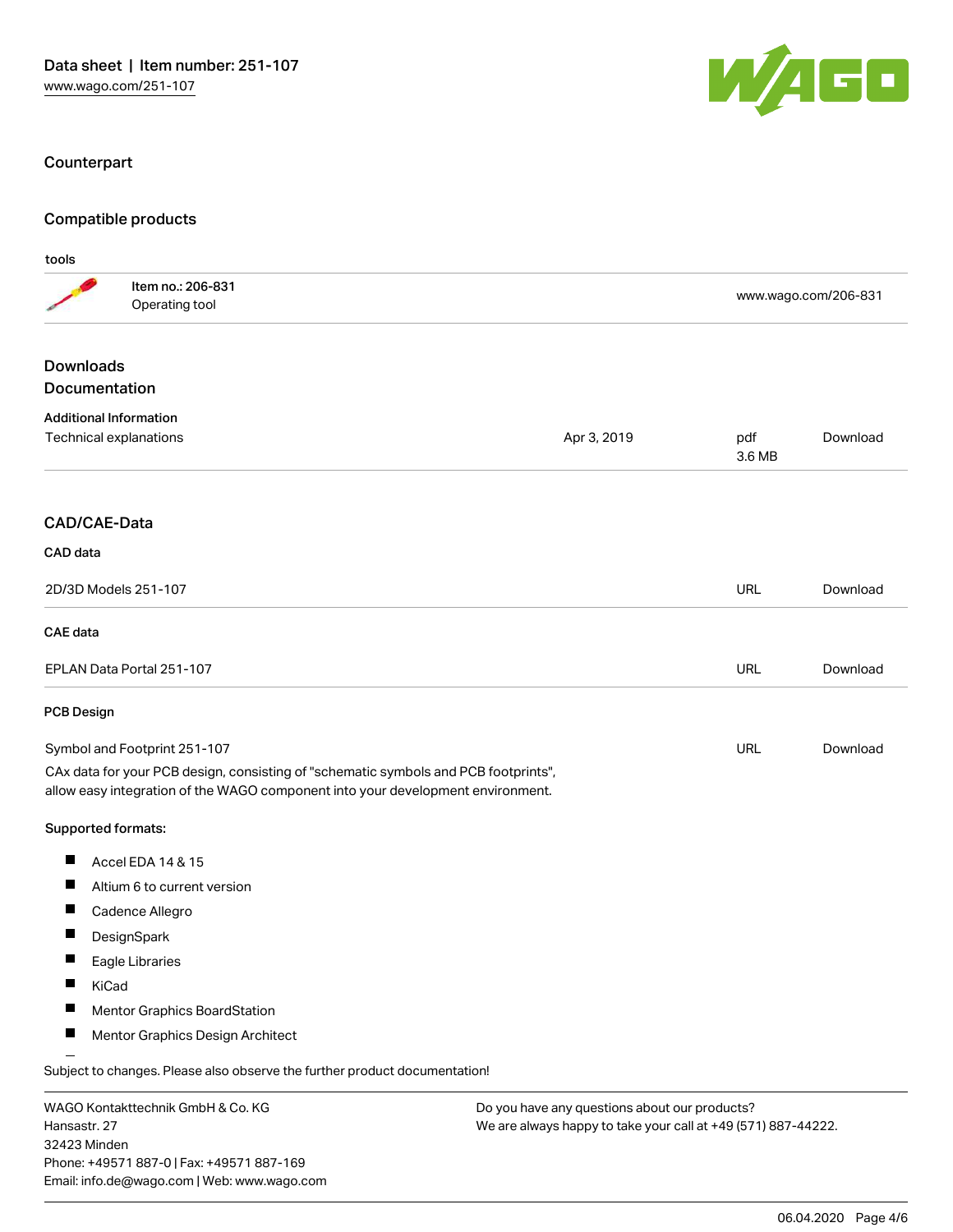## Data sheet | Item number: 251-107

[www.wago.com/251-107](http://www.wago.com/251-107)



- $\blacksquare$ Mentor Graphics Design Expedition 99 and 2000
- $\blacksquare$ OrCAD 9.X PCB and Capture
- $\blacksquare$ PADS PowerPCB 3, 3.5, 4.X, and 5.X
- $\blacksquare$ PADS PowerPCB and PowerLogic 3.0
- П PCAD 2000, 2001, 2002, 2004, and 2006
- П Pulsonix 8.5 or newer
- $\blacksquare$ STL
- $\blacksquare$ 3D STEP
- $\blacksquare$ TARGET 3001!
- П View Logic ViewDraw
- $\blacksquare$ Quadcept
- П Zuken CadStar 3 and 4
- $\blacksquare$ Zuken CR-5000 and CR-8000

PCB Component Libraries (EDA), PCB CAD Library Ultra Librarian

#### Installation Notes

#### Conductor termination



Conductor termination:

PUSH WIRE®: Simply push in conductor.

IDC: Push in conductor via 206-831 Operating Tool.

#### Conductor termination

Subject to changes. Please also observe the further product documentation!

WAGO Kontakttechnik GmbH & Co. KG Hansastr. 27 32423 Minden Phone: +49571 887-0 | Fax: +49571 887-169 Email: info.de@wago.com | Web: www.wago.com